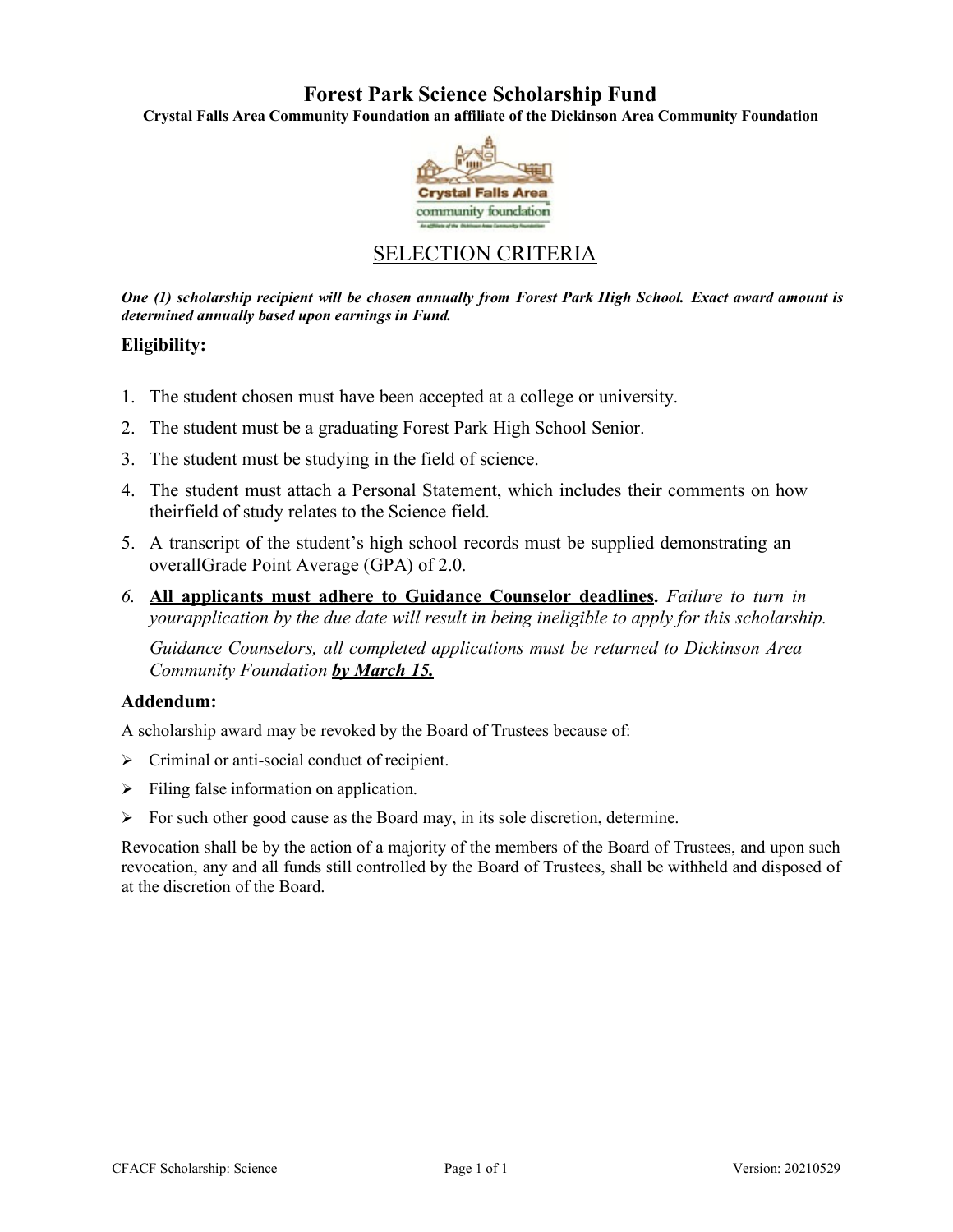

# *Forest Park Science Scholarship*

**Crystal Falls Area Community Foundation Fund an affiliate of the Dickinson Area Community Foundation** 

| <b>Date</b>                                                                                                                                                 |                              |
|-------------------------------------------------------------------------------------------------------------------------------------------------------------|------------------------------|
| <b>Full Name</b>                                                                                                                                            |                              |
| <b>Street Address</b>                                                                                                                                       |                              |
| <b>City ST ZIP Code</b>                                                                                                                                     |                              |
| <b>Home or Cell Phone</b>                                                                                                                                   |                              |
| <b>GPA</b>                                                                                                                                                  |                              |
| <b>E-Mail (Required)</b>                                                                                                                                    |                              |
| In what extra-curricular activities did you participate in? (Include both in-school activities and<br>volunteer activities outside of school)               |                              |
|                                                                                                                                                             |                              |
| Did you work during the school year? No                                                                                                                     | If yes, how many hours/week? |
| Name of College or University you plan to attend:                                                                                                           |                              |
| Have you applied for admission?                                                                                                                             |                              |
| Have you been accepted?                                                                                                                                     |                              |
| Intended field of study:                                                                                                                                    |                              |
| Have you applied for other scholarships?                                                                                                                    |                              |
| Have you been granted a scholarship? If so, name of scholarship & amount:                                                                                   |                              |
|                                                                                                                                                             |                              |
| Please include the following with the application:                                                                                                          |                              |
| A personal statement which includes your comments on how your field of study relates to this<br>1.<br>scholarship.<br>Copy of high school transcripts<br>2. |                              |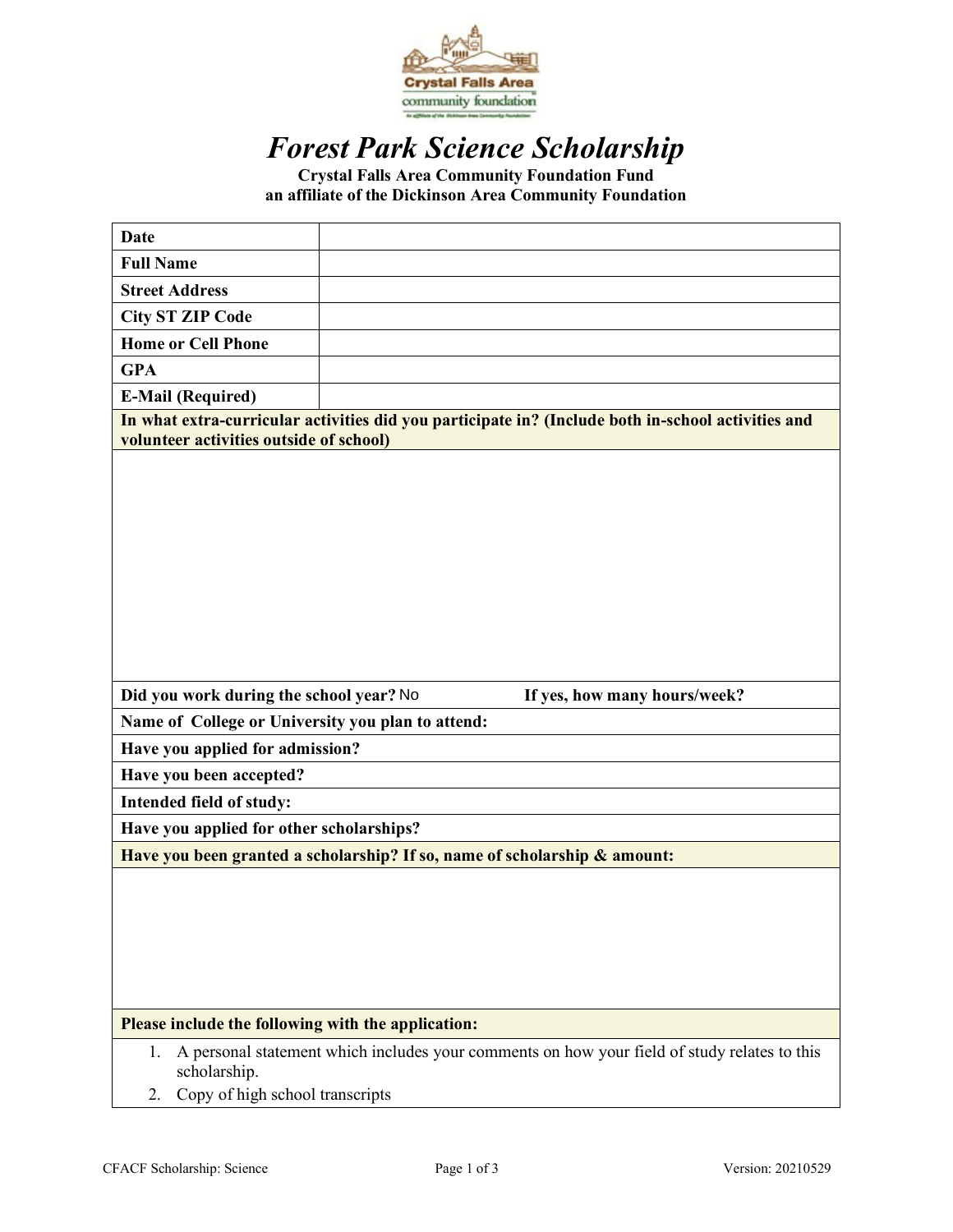

### **Application Deadline**

**All applicants must adhere to the Guidance Counselor deadlines**. Guidance counselors must forward applications to Dickinson Area Community Foundation by **March 15**.

### **Agreement and Signature**

By submitting this application, I affirm that the facts set forth in it are true and complete. I understand any false statements, omissions, or other misrepresentations made by me on this application may result in rejection of this application.

Name (printed)

Signature

Date

**Parent Application Form**

Name of parent or guardian completing thisform:

Home address:

Phone:

Email address:

**Do you have any dependents other than your own family or other extenuating circumstances that should be considered? If yes, please explain:**

**Note here any statements you may wish to make which assist the scholarship selection committee in consideration of the applicant:**

### **Agreement & Signature:**

I affirm that the statements above are true and complete. I understand any false statements, omissions, or other misrepresentations made by me on this application may result in rejection of this application.

Signature of parent or guardian:

Date: